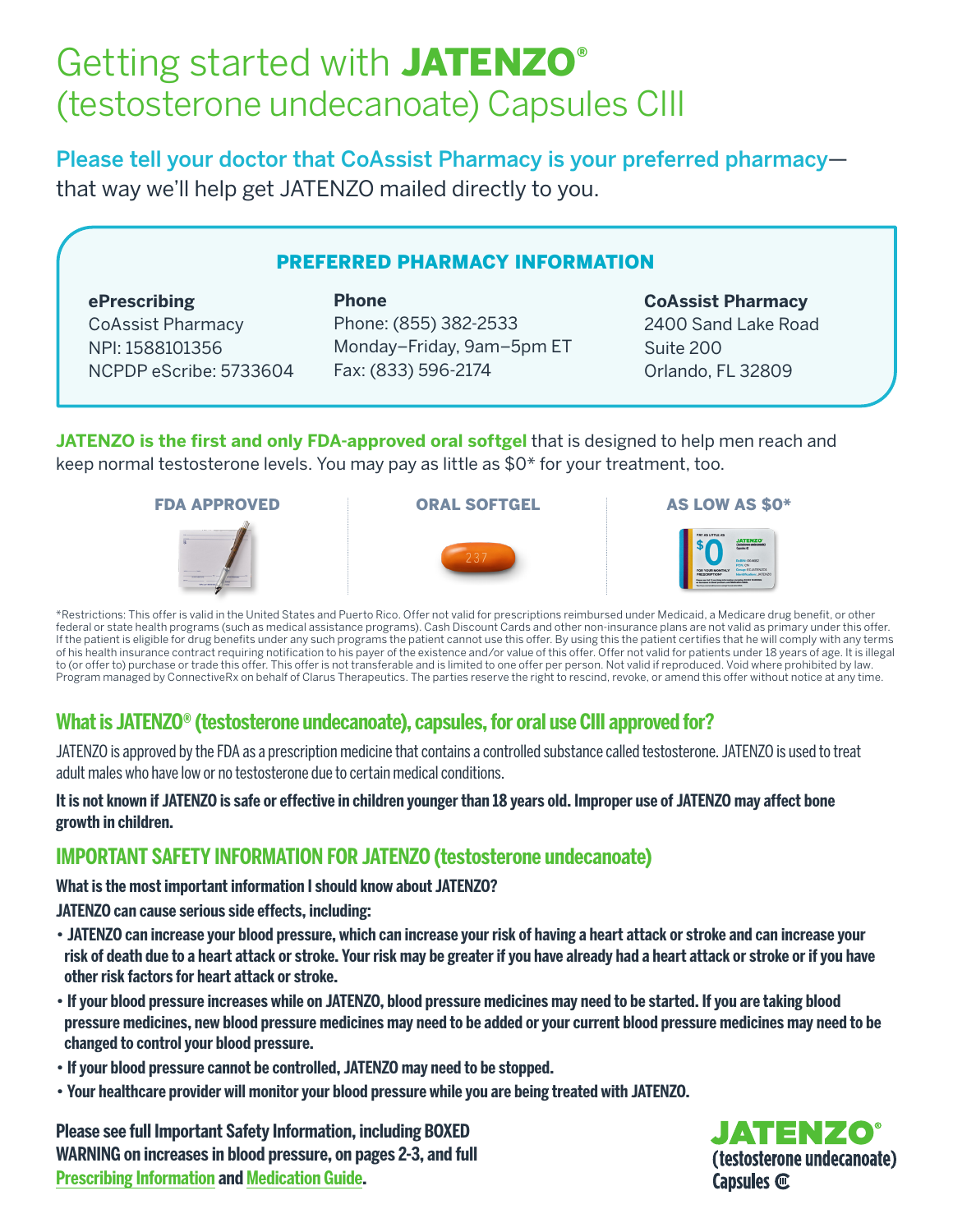# **What is JATENZO® (testosterone undecanoate), capsules, for oral use CIII approved for?**

JATENZO is approved by the FDA as a prescription medicine that contains a controlled substance called testosterone. JATENZO is used to treat adult males who have low or no testosterone due to certain medical conditions.

#### **It is not known if JATENZO is safe or effective in children younger than 18 years old. Improper use of JATENZO may affect bone growth in children.**

# **IMPORTANT SAFETY INFORMATION FOR JATENZO**

**What is the most important information I should know about JATENZO?**

**JATENZO can cause serious side effects, including:** 

- **JATENZO can increase your blood pressure, which can increase your risk of having a heart attack or stroke and can increase your risk of death due to a heart attack or stroke. Your risk may be greater if you have already had a heart attack or stroke or if you have other risk factors for heart attack or stroke.**
- **If your blood pressure increases while on JATENZO, blood pressure medicines may need to be started. If you are taking blood pressure medicines, new blood pressure medicines may need to be added or your current blood pressure medicines may need to be changed to control your blood pressure.**
- **If your blood pressure cannot be controlled, JATENZO may need to be stopped.**
- **Your healthcare provider will monitor your blood pressure while you are being treated with JATENZO.**

## **What is JATENZO?**

JATENZO is a prescription medicine that contains testosterone. JATENZO is used to treat adult men who have low or no testosterone due to certain medical conditions.

JATENZO is a controlled substance (CIII) because it contains testosterone that can be a target for people who abuse prescription medicines. Keep your JATENZO in a safe place to protect it. Never give your JATENZO to anyone else, even if they have the same symptoms you have. Selling or giving away this medicine may harm others and is against the law.

JATENZO is not meant for use by women.

## **Do not take JATENZO if you:**

- have breast cancer.
- have or might have prostate cancer.
- are a woman who is pregnant. JATENZO may harm your unborn baby.
- are allergic to JATENZO or any ingredients in JATENZO.
- have low testosterone without certain medical conditions. For example, do not take JATENZO if you have low testosterone due to age.

#### **Before you take JATENZO, tell your healthcare provider about all of your medical conditions, including if you:**

- have high blood pressure or are treated for high blood pressure.
- have heart problems.
- have high red blood cell count (hematocrit) or high hemoglobin laboratory value.
- have urinary problems due to an enlarged prostate.
- have liver or kidney problems.
- have a history of mental health illness including suicidal thoughts or actions, depression, anxiety or mood disorder.
- have problems breathing while you sleep (sleep apnea).

#### **Tell your healthcare provider about all the medicines you take, including prescription and over-the-counter medicines, vitamins, and herbal supplements.**

Using JATENZO with certain other medicines can affect each other. Especially, tell your healthcare provider if you take:

- insulin
- medicines that decrease blood clotting (blood thinners)
- corticosteroids
- medicines that increase blood pressure such as some cold medicines and pain medicines

Know the medicines you take. Ask your healthcare provider or pharmacist for a list of these medicines, if you are not sure. Keep a list of them and show it to your healthcare provider and pharmacist when you get a new medicine.

## **How should I take JATENZO?**

- Take JATENZO exactly as your healthcare provider tells you to take it.
- Take JATENZO by mouth two times daily. Take 1 time in the morning and take 1 time in the evening.
- Take JATENZO with food.
- Your healthcare provider may change your JATENZO dose. Do not change your JATENZO dose without talking to your healthcare provider.

# **What are the possible side effects of JATENZO? JATENZO may cause serious side effects including:**

- See **"What is the most important information I should know about JATENZO?"**
- **Increase in blood pressure.**
- JATENZO can increase your blood pressure, which can increase your risk of having a heart attack or stroke and can increase your risk of death due to heart attack or stroke. Your risk may be greater if you already have heart disease or if you have had a heart attack or stroke.



**Please see full Important Safety Information, including BOXED WARNING on increases in blood pressure, continued on the next page, and full Prescribing Information and Medication Guide.**